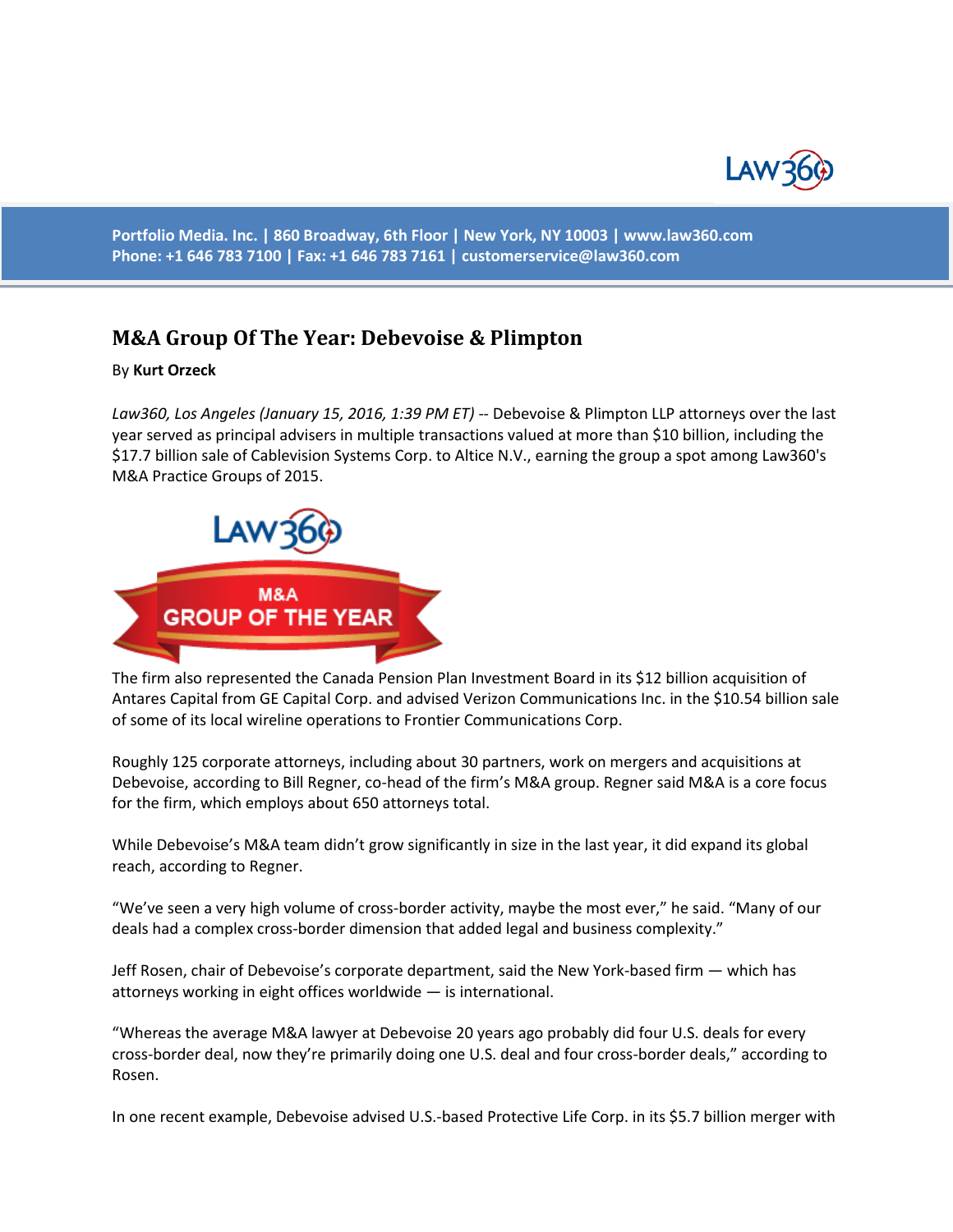a subsidiary of Dai-ichi Life, a life insurance company listed on the Tokyo stock exchange. As a result of the merger, which closed in February, Protective became a subsidiary of Dai-ichi Life and created the 13th-biggest insurer in the world, according to Debevoise.

Meanwhile, expected to close in the first quarter of this year is Meiji Yasuda Life Insurance Corp.'s purchase of U.S.-based StanCorp Financial Group Inc., advised by Debevoise, for roughly \$5 billion. The Japanese insurer is looking to bolster its profitability and diversify its overseas portfolio by making a bigger splash in the U.S.

Rosen noted that Dai-ichi and Meiji Yasuda are raising somewhat similar, cutting-edge business models.

"We've been telling clients for a while that they would see Japanese life insurance companies moving into the U.S. and trying to buy companies here that had successfully implemented M&A strategies," he said. "These cross-border deals involve a somewhat opaque Japanese approval process that the U.S. market has to get comfortable with and mysterious M&A mechanics that the Japanese companies have to get comfortable with."

Regner added that the deals required not only Debevoise's M&A expertise but the firm's insurance expertise as well.

"These deals couldn't be done only over the telephone," Regner said. "We had to get all the parties into conference rooms together to hammer out complex issues. Some of these deals are taking longer to complete in part because of their cross-border nature, and their regulatory and negotiation complexity."

Rosen said the firm's M&A attorneys also spent the past year concentrating on areas where M&A activity picked up steam, including restructuring and consolidating in the media industry, insurance and sponsor lending in the financial institution space, and healthcare-industry transactions.

The Cablevision deal, announced in mid-September, created the No. 4 cable operator in the U.S. Debevoise is representing the Dolan family, controlling stockholders of Cablevision.

Another Debevoise client, CPPIB, sought to break into U.S. middle market private equity lending with its acquisition of Antares Capital. Under the deal, announced in June, CPPIB subsidiary CPPIB Credit Investments Inc. nabbed GE Capital's full U.S. sponsor lending portfolio as well as Antares' management team.

In another mega-deal, Debevoise advised Verizon in the sale of its local wireline operations serving customers in California, Florida and Texas to Frontier. The deal, announced in February, saw Frontier pick up a network that generated more than \$5.7 billion in revenue in 2014 alone.

Debevoise's other highlights included its representation of TIAA-CREF, a leading financial services provider, in its \$6.25 billion acquisition of diversified investment management company Nuveen Investments. The deal, which closed in October 2014, strengthened TIAA-CREF as a leading provider of retirement and financial services, according to the firm.

Debevoise also recently advised Activision Blizzard Inc. in its \$5.9 billion acquisition of King Digital Entertainment Plc, announced in November; and advised Amazon Inc. in its acquisition of Elemental Technologies Inc. The firm also has counseled financial advisers on marquee transactions, including advising J.P. Morgan as financial adviser to Allergan plc in its \$40.5 billion sale of a generics unit to Teva